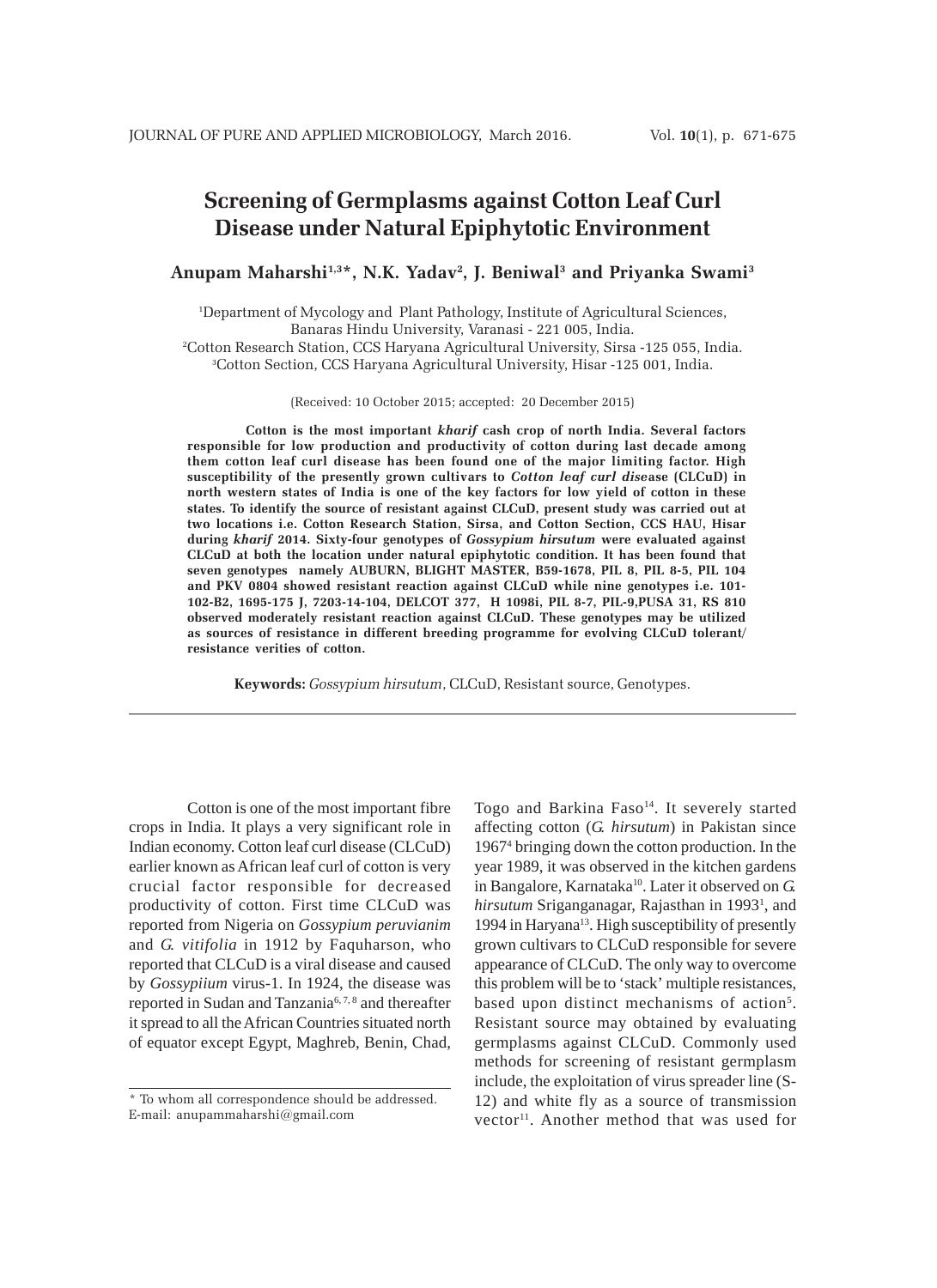screening is the sowing time difference i.e. normal and late sowing along with disease nursery $12$ .

## **MATERIALS AND METHODS**

Sixty four genotypes of *G. hirsutum* were sown during *kharif*, 2014 under unprotected natural epiphytotic field conditions at two locations i.e. CCS HAU Cotton Research Station Sirsa and Cotton Section CCS HAU Hisar. Each genotype was sown in two replications with spacing of 67.5x30 cm. in single row of 6.0 meter length.

Susceptible check variety HS-6 was sown after every fourth row and also as border around the experiment to ensure enough inoculum. All conventional agronomic practices were followed to keep the crop in good condition. However, no pesticides were sprayed to allow maximum whitefly population i.e. vector of *Cotton leaf curl virus* (CLCuV).

## **Observations recorded**

PDI of CLCuD was recorded in the month of August and September according to scale described below

| Symptoms                                                                                                                                                                            | Disease<br>Severity<br>(grade) | Per cent<br><b>Disease</b><br>intensity | Disease reaction              |
|-------------------------------------------------------------------------------------------------------------------------------------------------------------------------------------|--------------------------------|-----------------------------------------|-------------------------------|
| Complete absence of symptoms                                                                                                                                                        | $\Omega$                       | $\Omega$                                | Immune/disease free           |
| Thickening of few small scattered veins on one or few                                                                                                                               |                                | $0.1 - 10$                              | <b>Highly Resistant</b>       |
| leaves of a plant observed after careful observation                                                                                                                                |                                |                                         |                               |
| Thickening of small group of veins, no leaf curling, no<br>reduction in leaf size and boll setting                                                                                  | 2                              | $10.1 - 20$                             | Resistant                     |
| Thickening of all veins, minor leaf curling, leaf enations,<br>deformity of internodes with minor reduction in leaf size<br>but no reduction in boll setting.                       | 3                              | $20.1 - 30$                             | Moderately Resistant          |
| Severe vein thickening, moderate leaf curling, leafy<br>enations, minor deformity of internodes and minor<br>reduction in leaf size and boll setting.                               | $\overline{\mathcal{A}}$       | $30.1 - 40$                             | <b>Moderately Susceptible</b> |
| Severe vein thickening, moderate leaf curling, leaf enations<br>and deformity of internodes with moderate reduction in leaf<br>size and boll setting followed by moderate stunting. | 5                              | $40.1 - 50$                             | Susceptible                   |
| Severe vein thickening, leaf curling, reduction in leaf size,<br>leafy enations, deformed internodes and severe stunting of<br>plant with no or few boll setting                    | 6                              | > 50                                    | <b>Highly Susceptible</b>     |

## **Calculation of PDI**

Per cent disease Intensity (PDI) was calculated for each entry by using the following formula given below:

 $PDI = \frac{Sum of all the numerical ratings of plants observed}{\times 100}$ Total no. of plants observed x Maximum grade

#### **RESULTS AND DISCUSSION**

Per cent disease intensity (PDI) of each genotype at every location and their mean is described in Table 1. The data of Table 2 revealed that among sixty four genotypes, none was found immune or disease free and highly resistant against CLCuD. Seven genotypes namely AUBURN, BLIGHT MASTER, B59-1678, PIL 8, PIL 8-5, PIL

J PURE APPL MICROBIO*,* **10**(1), MARCH 2016.

104, PKV 0804 showed resistant reaction against CLCuD; nine genotypes i.e. 101-102-B2, 1695-175 J, 7203-14-104, DELCOT 377, H 1098i, PIL 8-7, PIL-9,PUSA 31, RS 810 observed moderately resistant reaction; twenty two genotypes namely 101-102B, B 56-181,BADNAWARI , C 100A ,COKER 413-68 , DELFOS, DELTAPINE SL, DUNN, G 67, GTSV 337, H 14,H 1117, H 1226, H 1300,H 655 C , IAN 1327 F, LUXMI, PAYMASTER, REBA B 50, RS 875, SHARDA ,TAMCOT CAMPE expressed moderately susceptible reaction while, eighteen genotypes i.e. B 57-876,BC 68-2, F 1378,F 1794, G COT 100,GS 10,H 1236, HS 182, L 147,NECTARILESS, PKV 081, R 40 (Frego upland),RS 2097, RS 2098, STONEVILLE 62, S 344,TCH 1599, TX ORSZ 78 showed susceptible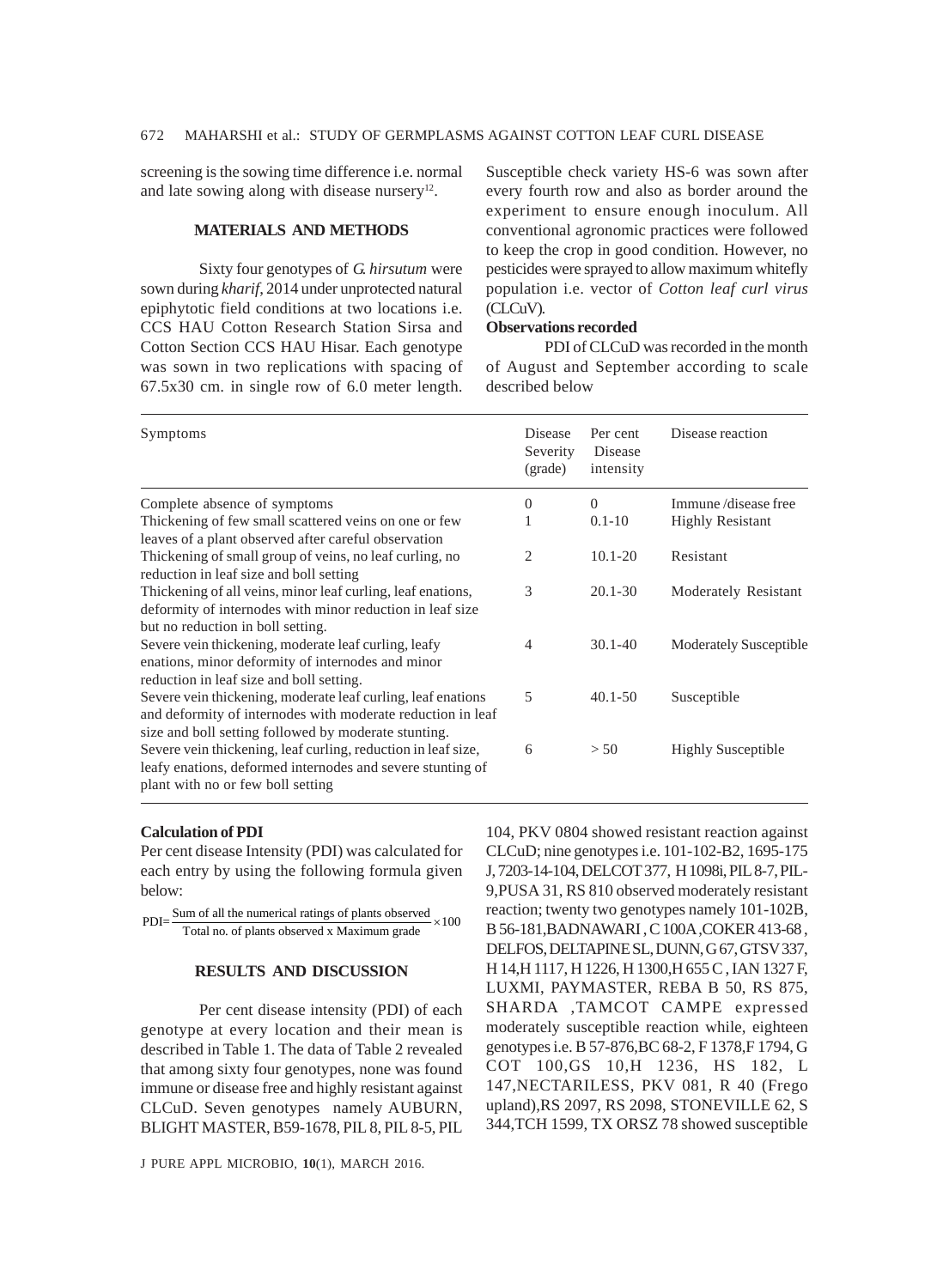| S.             | Name of Genetic Collection |                                          | Mean           |       |
|----------------|----------------------------|------------------------------------------|----------------|-------|
| N <sub>0</sub> |                            | CRS Sirsa<br><b>Cotton Section Hisar</b> |                |       |
| 1.             | $101 - 102B$               | 14.44                                    | 56.67          | 35.56 |
| 2.             | 101-102-B2                 | 26.66                                    | 33.33          | 30.00 |
| 3.             | 1695-175 J                 | 20.20                                    | 33.33          | 26.77 |
| 4.             | 105 F                      | 52.60                                    | 56.67          | 54.64 |
| 5.             | 320 F                      | 51.50                                    | 50.00          | 50.75 |
| 6.             | 7203-14-104                | 11.11                                    | 43.33          | 27.22 |
| 7.             | <b>AUBURN</b>              | 12.24                                    | 16.67          | 14.46 |
| 8.             | B 56-181                   | 28.88                                    | 50.00          | 39.44 |
| 9.             | B 57-876                   | 33.33                                    | 56.67          | 45.00 |
| 10.            | B59-1678                   | 10.66                                    | 10.00          | 10.33 |
| 11.            | <b>BADNAWARI</b>           | 11.11                                    | 50.00          | 30.56 |
| 12.            | <b>BLIGHT MASTER</b>       | 15.50                                    | 20.66          | 18.08 |
| 13.            | BC 68-2                    | 28.88                                    | 56.67          | 42.78 |
| 14.            | C 100A                     | 20.60                                    | 56.67          | 38.64 |
| 15.            | <b>COKER 413-68</b>        | 35.50                                    | 28.30          | 31.90 |
| 16.            | DELCOT 377                 | 21.88                                    | 32.66          | 27.27 |
| 17.            | DELCOT 277                 | 46.46                                    | 56.67          | 51.57 |
| 18.            | DELTAPINE SL               | 33.30                                    | 43.33          | 38.32 |
| 19.            | <b>DELFOS</b>              | 21.10                                    | 50.00          | 35.55 |
| 20.            | <b>DUNN</b>                | 28.88                                    | 38.33          | 33.61 |
| 21.            | F1378                      | 46.66                                    | 52.40          | 49.53 |
| 22.            | F 846                      | 54.40                                    | 56.67          | 55.54 |
| 23.            | F 1794                     | 32.40                                    | 50.00          | 41.20 |
| 24.            | G COT 8 F                  | 53.40                                    | 56.67          | 55.04 |
| 25.            | <b>G COT 100</b>           | 40.00                                    | 50.66          | 45.33 |
| 26.            | G 67                       | 20.30                                    | 55.00          | 37.65 |
| 27.            | <b>GS10</b>                | 30.10                                    | 54.60          | 42.35 |
| 28.            | <b>GTSV 337</b>            | 33.33                                    | 40.00          | 36.67 |
| 29.            | H 655 C                    | 20.00                                    | 50.00          | 35.00 |
| 30.            | H 1098i                    | 28.22                                    | 30.00          | 29.11 |
| 31.            | H 1117                     | 11.11                                    | 56.67          | 33.89 |
| 32.            | H 1226                     | 20.30                                    | 50.00          | 35.15 |
| 33.            | H 1236                     | 33.33                                    | 50.00          | 41.67 |
| 34.            | H 1300                     | 32.00                                    | 46.54          | 39.27 |
| 35.            | H 14                       | 18.33                                    |                | 37.50 |
| 36.            | <b>HS182</b>               |                                          | 56.67<br>56.67 |       |
| 37.            | <b>IAN 1327 F</b>          | 33.33                                    |                | 45.00 |
|                |                            | 29.10                                    | 33.33          | 31.22 |
| 38.            | L 147                      | 33.33                                    | 53.46          | 43.40 |
| 39.            | <b>LOCKET 4785 CREAM</b>   | 56.40                                    | 56.67          | 56.54 |
| 40.            | LUXMI                      | 24.44                                    | 50.00          | 37.22 |
| 41.            | <b>NECTARILESS</b>         | 28.88                                    | 56.67          | 42.78 |
| 42.            | <b>PAYMASTER</b>           | 11.11                                    | 66.67          | 38.89 |
| 43.            | <b>PIL 104</b>             | 11.11                                    | 16.67          | 13.89 |
| 44.            | PIL <sub>8</sub>           | 10.00                                    | 16.67          | 13.34 |
| 45.            | PIL 8-5                    | 12.40                                    | 20.44          | 16.42 |
| 46.            | <b>PIL 8-7</b>             | 15.50                                    | 24.56          | 20.03 |
| 47.            | PIL-9                      | 21.11                                    | 32.46          | 26.79 |
| 48.            | <b>PKV 0804</b>            | 22.20                                    | 10.00          | 16.10 |
| 49.            | <b>PKV 081</b>             | 26.66                                    | 56.67          | 41.67 |

**Table 1.** Evaluation of different genotypes against CLCuD under natural epiphytotic condition

J PURE APPL MICROBIO*,* **10**(1), MARCH 2016.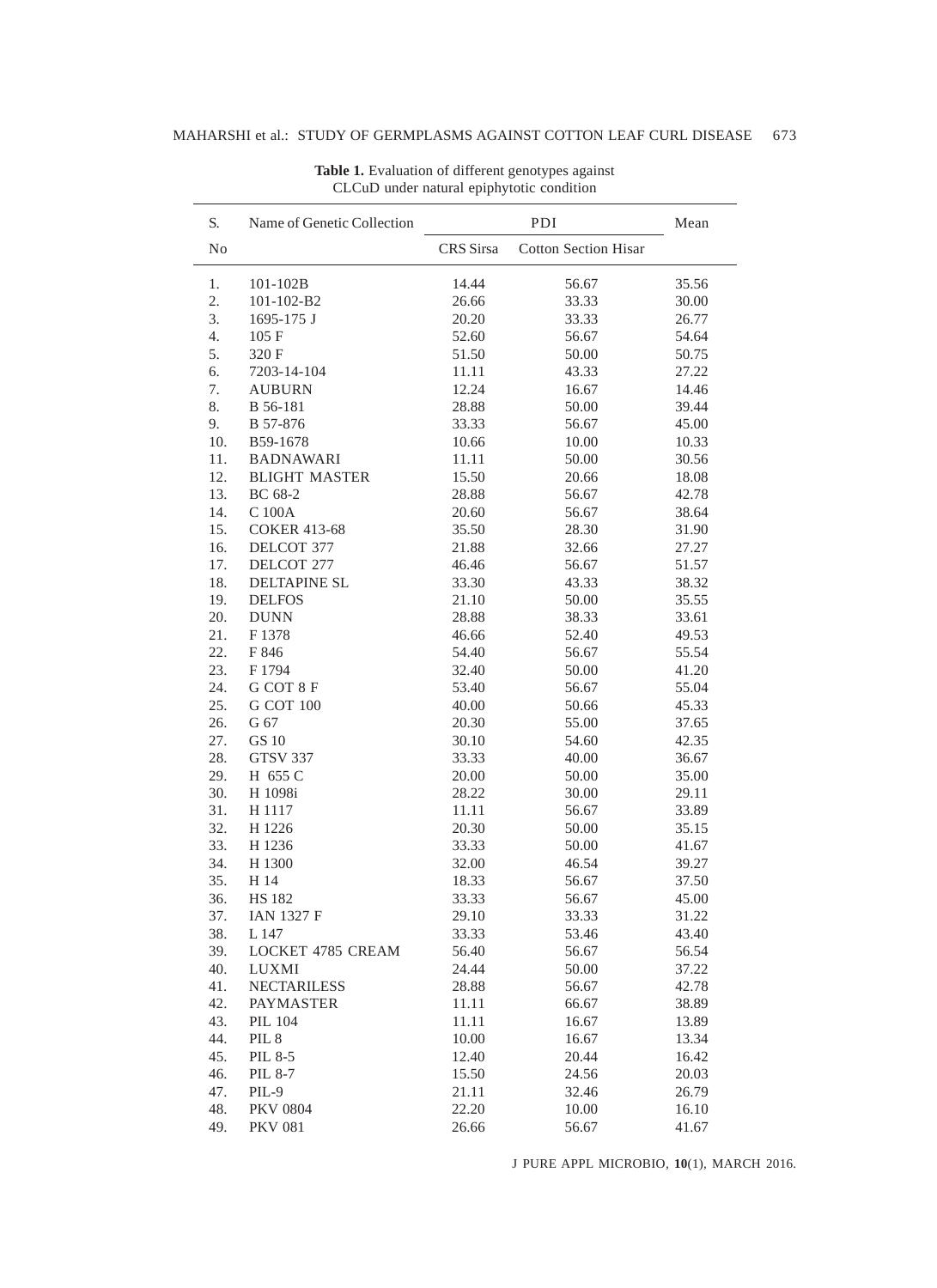#### 674 MAHARSHI et al.: STUDY OF GERMPLASMS AGAINST COTTON LEAF CURL DISEASE

| 50. | PUSA 31                  | 20.20 | 28.33 | 24.27 |
|-----|--------------------------|-------|-------|-------|
| 51. | <b>PUSA 317</b>          | 51.50 | 56.67 | 54.09 |
| 52. | R 40 (Frego upland)      | 41.11 | 46.66 | 43.89 |
| 53. | REBA B 50                | 52.80 | 16.67 | 34.74 |
| 54. | <b>RS 2097</b>           | 30.60 | 50.00 | 40.30 |
| 55. | <b>RS 2098</b>           | 40.00 | 50.00 | 45.00 |
| 56. | <b>RS 810</b>            | 21.11 | 36.44 | 28.78 |
| 57. | <b>RS 875</b>            | 21.10 | 53.33 | 37.22 |
| 58. | RST <sub>9</sub>         | 44.44 | 50.00 | 47.22 |
| 59. | S 344                    | 28.80 | 56.67 | 42.74 |
| 60. | <b>SHARDA</b>            | 16.66 | 56.67 | 36.67 |
| 61. | STONEVILLE <sub>62</sub> | 31.80 | 50.00 | 40.90 |
| 62. | <b>TAMCOT CAMPE</b>      | 18.88 | 56.67 | 37.78 |
| 63. | <b>TCH 1599</b>          | 25.50 | 56.67 | 41.09 |
| 64. | TX ORSZ 78               | 33.33 | 50.00 | 41.67 |
|     |                          |       |       |       |

**Table 2.** Disease reaction of different genotypes against CLCuD

| Reactions              | PDI         | No. ofgermplasmin<br>each category | Genotypes                                                                                                                                                                                                                      |
|------------------------|-------------|------------------------------------|--------------------------------------------------------------------------------------------------------------------------------------------------------------------------------------------------------------------------------|
| Disease Free/Immune    | $\Omega$    | $\overline{0}$                     |                                                                                                                                                                                                                                |
| Highly resistant       | $0.1 - 10$  | $\overline{0}$                     |                                                                                                                                                                                                                                |
| Resistant              | $10.1 - 20$ | 7                                  | AUBURN, BLIGHT MASTER, B59-1678, PIL<br>8, PIL 8-5, PIL 104, PKV 0804.                                                                                                                                                         |
| Moderately Resistant   | $20.1 - 30$ | 9                                  | 101-102-B2, 1695-175 J, 7203-14-104, DELCOT<br>377, H 1098i, PIL 8-7, PIL-9, PUSA 31, RS 810.                                                                                                                                  |
| Moderately susceptible | $30.1 - 40$ | 22                                 | 101-102B, B 56-181, BADNAWARI, C 100A,<br>COKER 413-68, DELFOS, DELTAPINE SL,<br>DUNN, G 67, GTSV 337, H 14, H 1117, H 1226,<br>H 1300, H 655 C , IAN 1327 F, LUXMI,<br>PAYMASTER, REBA B 50, RS 875, SHARDA,<br>TAMCOT CAMPE. |
| Susceptible            | $40.1 - 50$ | 18                                 | B 57-876, BC 68-2, F 1378, F 1794, G COT 100, GS<br>10, H 1236, HS 182, L 147, NECTARILESS, PKV<br>081, R 40 (Frego upland), RS 2097, , RS 2098,<br>STONEVILLE 62, S 344, TCH 1599, TX ORSZ<br>78.                             |
| Highly susceptible     | >50.0       | 8                                  | 105 F, 320 F, DELCOT 277, F 846, G COT 8 F,<br>LOCKET 4785 CREAM, RST 9, PUSA 317.                                                                                                                                             |

reaction and eight genotypes viz. 105 F, 320 F, DELCOT 277, F 846, G COT 8 F, LOCKET 4785 CREAM, RST 9, PUSA 317 were observed highly susceptible reaction against CLCuD.

Similarly, Monga *et al.,* (2008) screened a total of 1799 cotton germplasm lines during 1997- 2006 under natural conditions. Field resistant lines were confirmed through grafting and whitefly inoculation. Twelve germplasm lines were found field resistant over the years and were subjected to graft inoculation and artificial transmission with

whitefly. Only seven lines, namely, BP-52-16, MB-LYHH, JBWR-21, CNH-2773, AKH-9620, B 59-1679- 2, Super okra virescent and 59-CCD were recorded resistant to cotton leaf curl virus disease. CRSM-38 is a new variety exhibited an average of 77.9% higher degree of tolerance against cotton leaf curl virus (CLCuV) over respective checks, and attained an average of 46.52 % higher seed cotton yield than that of CIM-496 under various climatic conditions revealing its wider adaptability<sup>2</sup>.

J PURE APPL MICROBIO*,* **10**(1), MARCH 2016.